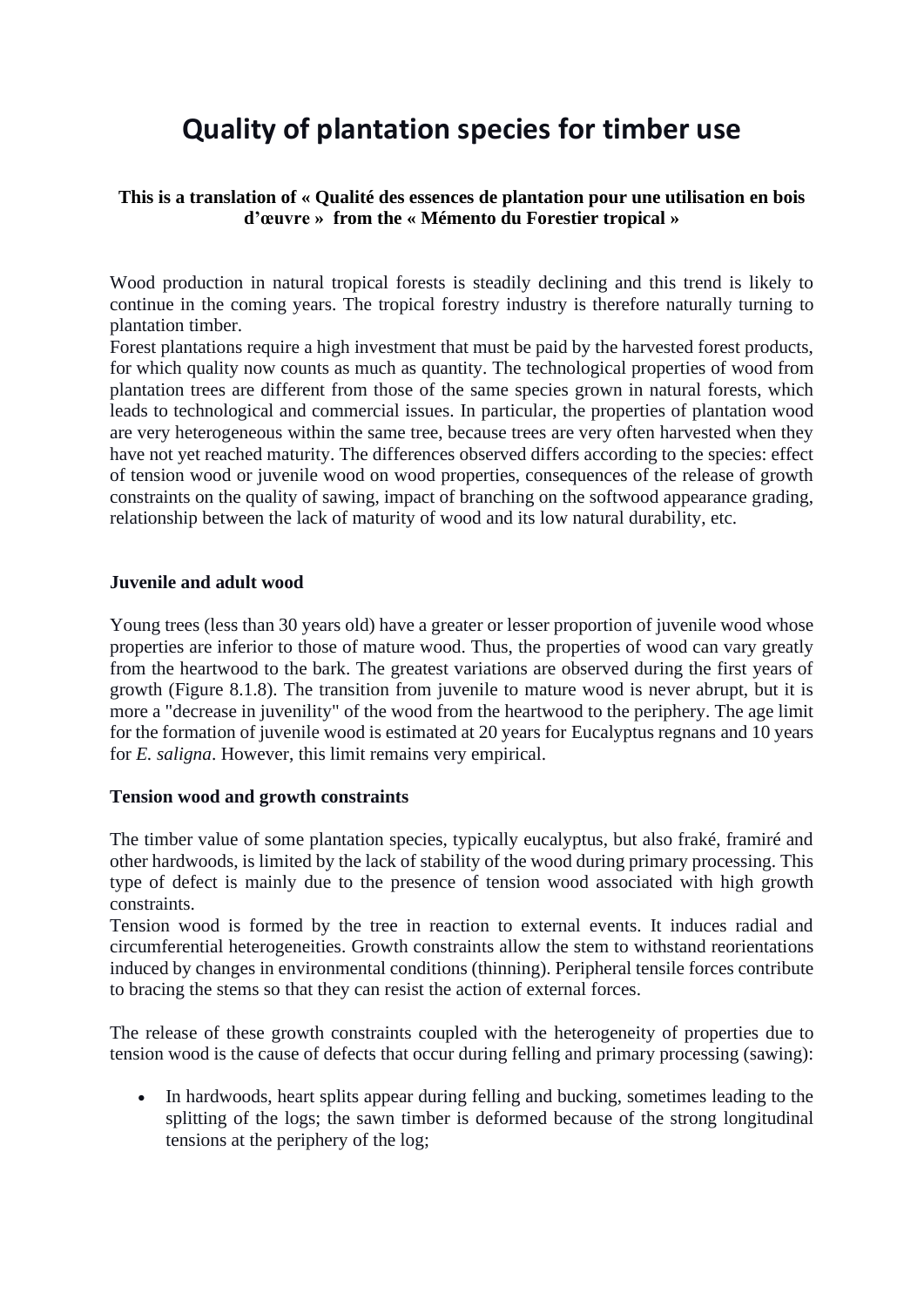• in sawn timber and veneers of hardwoods or softwoods, sawn timber deforms (warping, buckling...) and splits appear during drying because of the strong heterogeneity of the drying shrinkage. This is called the "nervousness" of wood.

Reaction wood is sometimes the cause of other defects : poor surface condition of wood cut after planing or sanding (in some species, tension wood is "fluffy"), abnormal colorations ("green vein" or "fat vein" due to the presence of tension wood, red compression wood in softwood).

# **Pruning and nodosity**

In plantation softwoods, the presence of knots is one of the main factors in the depreciation of wood quality. These knots can be more or less abundant, larger or smaller, sound, black, rotten, etc. Although knotty wood is considered more decorative for some, knotty wood causes difficulties in sawing and machining (planing, mortising, shaping).

Moreover, as the wood grain is deviated in the vicinity of the knots, it can lead to localized deformations of the cut wood. In some tropical pine species such as *Pinus caribaea* or *Pinus elliottii*, the presence of penetrating knots from young branches near the pith is associated with areas of heartwood infiltrated with resin from traumatic events such as winds, cyclones and repeated fires. Knots reduce the mechanical strength of wood, especially if the knots are numerous and large in diameter. Natural or artificial pruning is a determining factor in the future quality of processed wood.

## **Impact of the immaturity of plantation wood on its color and natural durability**

In some tropical forest species, young plantation wood is lighter in color than older wood or natural forest wood. Their natural durability is often lower because their hardening is incomplete.

These differences can be observed in teak in particular. The appearance of natural forest teak is characteristic and very popular; the color of its wood varies from beige-brown to golden brown with some olive tones; it darkens slightly in the light to a deeper color with copper highlights. This color can be uniform or streaked with a brown-black veining. In plantation teak, the color and appearance of the wood may vary depending on its origin and age.

Inappropriate silviculture can lead to very heterogeneous color, grain defects and even discoloration. Plantation teak less than 10 years old can have a very pale color, yellowish-white to pale beige, due to the absence of mature wood, when the stems are almost entirely made of sapwood.

Thus, the European standard NF EN 350-2 on the natural durability of wood distinguishes between Asian teak (implied natural forest) and cultivated teak :

- the first one is in class 1 of natural durability to fungi (highest class) and in class M (medium durability) of natural durability to termites;
- the second is in classes 1 to 3 of natural durability to fungi and in class M-S (medium to sensitive) of natural durability to termites.